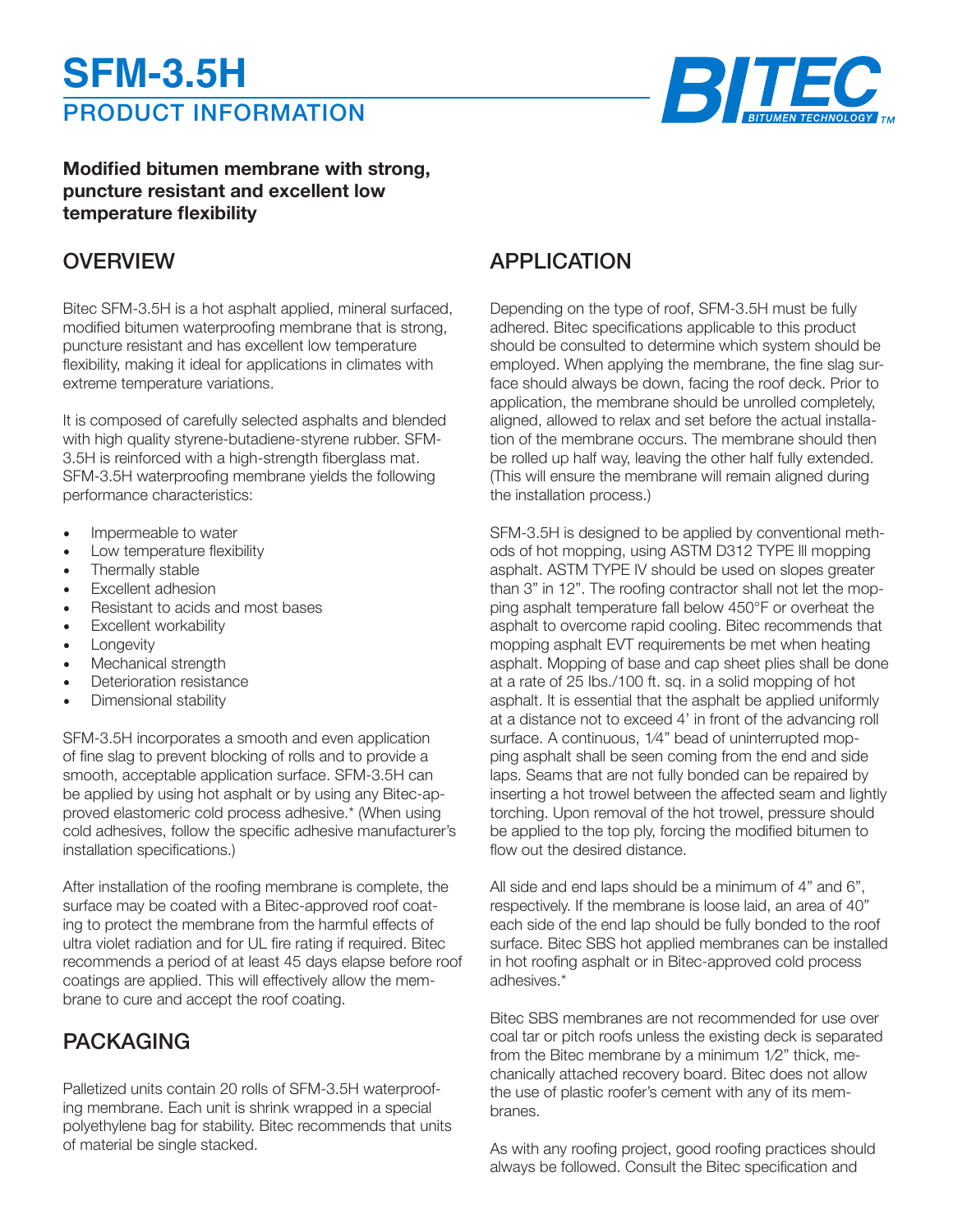# PRODUCT INFORMATION **SFM-3.5H**



details book for information governing certain systems.

# TOOLS REQUIRED

Tools required to apply Bitec SFM-3.5H waterproofing membrane include: a roofer's kettle, lug bucket, roofer's mop, dial thermometer, spatula or round nose roofer's trowel, a roofer's knife, pair of work gloves, flat-soled shoes and an ABC dry chemical fire extinguisher at the kettle and on the roof.

Before using this product, be certain that all information concerning the installation of this product and safety guidelines pertaining thereto have been read and fully understood. The application of modified membranes requires the use of explosive gas and molten asphalts, which if mishandled can and will cause personal injury and/or property

## **SAFETY**

#### **Contractor**

It is the contractor's responsibility to observe all fire prevention policies and practices, to train, instruct and warn employees on the use of torching equipment. Follow OSHA and NRCA provisions for fire protection, including but not limited to those listed in OSHA 1910.151, 155, 156, 157, and 1910.1101, which apply to torch application. The contractor should be familiar with NFPA 58 "Standard for the Storage and Handling of Liquefied Petroleum Gas" and any other appropriate publications of the National LP Gas Association.

#### **Fire Department Regulations**

The contractor should be familiar with all local fire codes in his area. The contractor is responsible for obtaining all necessary permits or certificates before any work is started.

#### **Personnel**

Proper clothing should be worn at all times while installing any modified membrane. Long sleeve shirt, long pants, leather or durable flat-soled shoes and work gloves. Workmen, other than the torch operator, should be no closer than 3' from open flame.

**NOTE:** The roofing contractor and his employees are the key to success regarding safety. Safety should always be first!